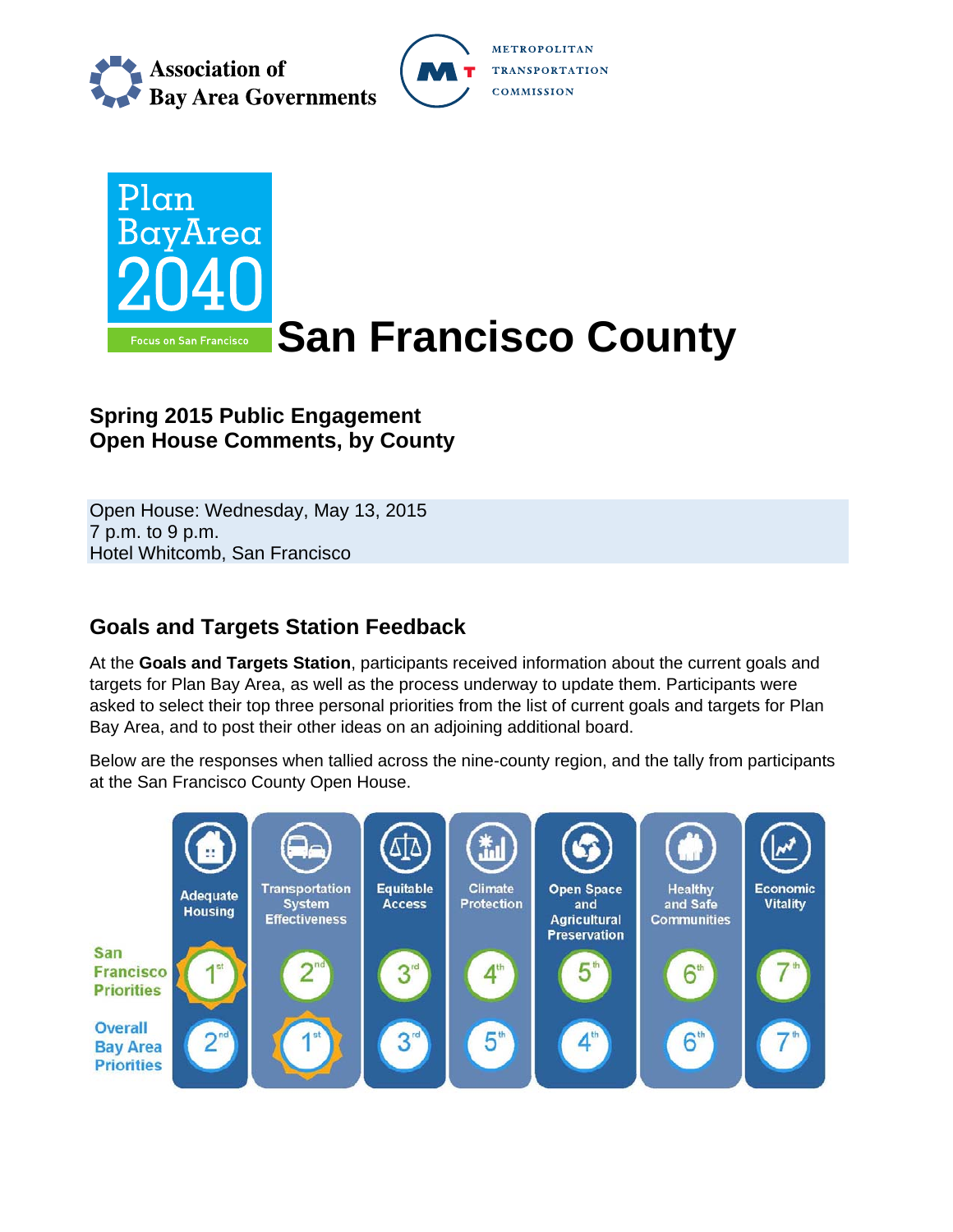### Question**: Is anything missing from these goals?** *Below are responses from the San Francisco County Open House.*

"Adequate Housing" — It is not enough to simply "plan" for housing sufficient to house 100%. Plan Bay Area needs to include an intelligent and realistic funding strategy to reach that aspirational goal. The "Funding Gap Strategies" report is a start to incorporate. The PBA should also include specific targets to achieve, tied to local RHNA allocations, that have funding strategies to back them up. The "success" of PBA can then be measured based on meeting those targets.

A realistic plan that is based on science. We need to decrease the number of car trips in the Bay Area dramatically in order to address climate change, pollution, health crises, and societal fragmentation. To do this, an ambitious and integrated public transportation network needs to be implemented for the entire Bay Area. Similar to what we had 100 years ago....

Let's get agriculture on rooftops: less energy, retain rain water, food security, green jobs.

Lower housing costs to 1970s' levels.

Stability in housing prices. No more 15%+/year increases.

Plan for sea level rise.

Water (one additional person checked this).

Water usage.

Water, sewer, roads, neighborhood character.

Housing goals should require cities to build housing to match office development or lose local zoning control.

More almonds, please.

#### Question**: What are the biggest challenges facing your community? The Bay Area?**  *Below are responses from the San Francisco County Open House.*

Too hard to build dense housing

Equitability and affordability

Climate change

Safety

Housing

Housing of all types.

Better bike lanes (no more sharing).

Building departments need to facilitate, not discourage, beautiful housing and commercial buildings that don't detract from the character of communities. Deregulate the code, simplify plan review process, especially for small projects, community gathering locations (this includes nightclubs), and alternative building materials projects (i.e., "green").

I work in Mission Bay. There are hundreds of residents moving in every year, but no local school and inadequate transit. It makes the neighborhood inhospitable to families, in particular, and they move away before their kids turn 5. The community lacks roots.

Air quality (Oakland).

Water quality (Lake Merritt).

Broken transportation network (regional).

Affordable housing.

Housing shortage.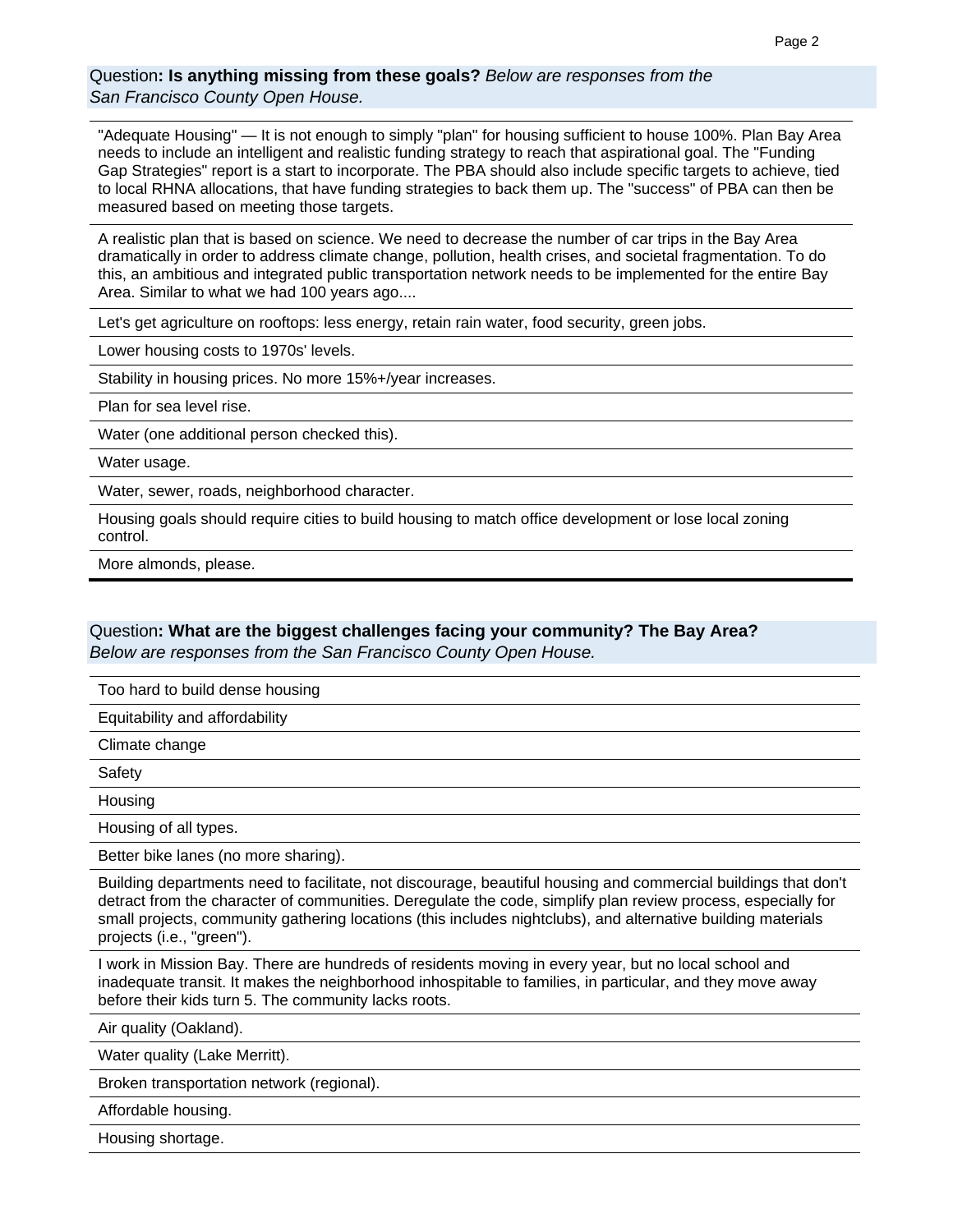Not enough housing.

Housing of all types.

A lack of accessibility and convenience in BRT and public transportation.

Fix MUNI. Reduce crime. Too many people — getting too dense. Expensive.

Too many people want to live here. Can't accommodate. Already killing SF.

Affordable housing. Car-free housing. Separated bike lanes. Transit reliability.

Displacement of low-income people

and, low incentive for non-driving transportation (transit/biking).

Challenges: 1) Price of housing.

Challenges: 2) Slow public transit.

Challenges: 3) Dangerous motorist behavior, threats to cyclists & pedestrians.

Not enough housing.

Rich people who don't want change.

Housing at all price points, but especially low and middle income.

### Question**: What are your ideas for solving these challenges?** *Below are responses from the San Francisco County Open House.*

Innovative/shared ADU's housing options. Dropping barriers to their expansion; fast-track permitting and use.

Second transbay tube.

I'm not for a moratorium. We need to continue to have economic growth so we can have access to housing. Affordable housing is critical. It will level off at some point.

Liberalize zoning, especially on transit corridors. (one other person agreed with this)

Your models must accommodate third party GH reduction (e.g., EVs and mandated mpg reductions). Don't need to do what you're doing.

Housing becomes more affordable if you deregulate zoning and building and land use codes. We need more flexibility and forward-thinking in what is permitted and how it is implemented. We need beautiful housing. Not rat traps.

Higher cost to driving (toll roads, congestion zones) to discourage driving. Needs to go hand in hand with increased transit infrastructure to allow people to get places without a car.

Strong economic/practical/logistical incentives for using alternative transit — better bike infrastructure, cheaper to take BART/bus into City from East Bay than drive.

1) More dedicated right-of-way for transit. 2) Ban cars from key transit/cycling/walking corridors.

Too much land zoned for single family homes. Need aggressive infill.

Density bonus minimum heights near transit.

Build another San Francisco in Silicon Valley.

Build housing for 150% of future workers to make up for under-building in the past.

Increased density in housing and mandatory inclusion of low-income and below market rate units. No way to pay a fee to avoid including affordable housing.

SF maps without hills are simplistic and don't show geographic barriers and impediments.

A second transbay tube from Oakland/Alameda to SoMa. Ideally, also bring BART to Richmond district in SF.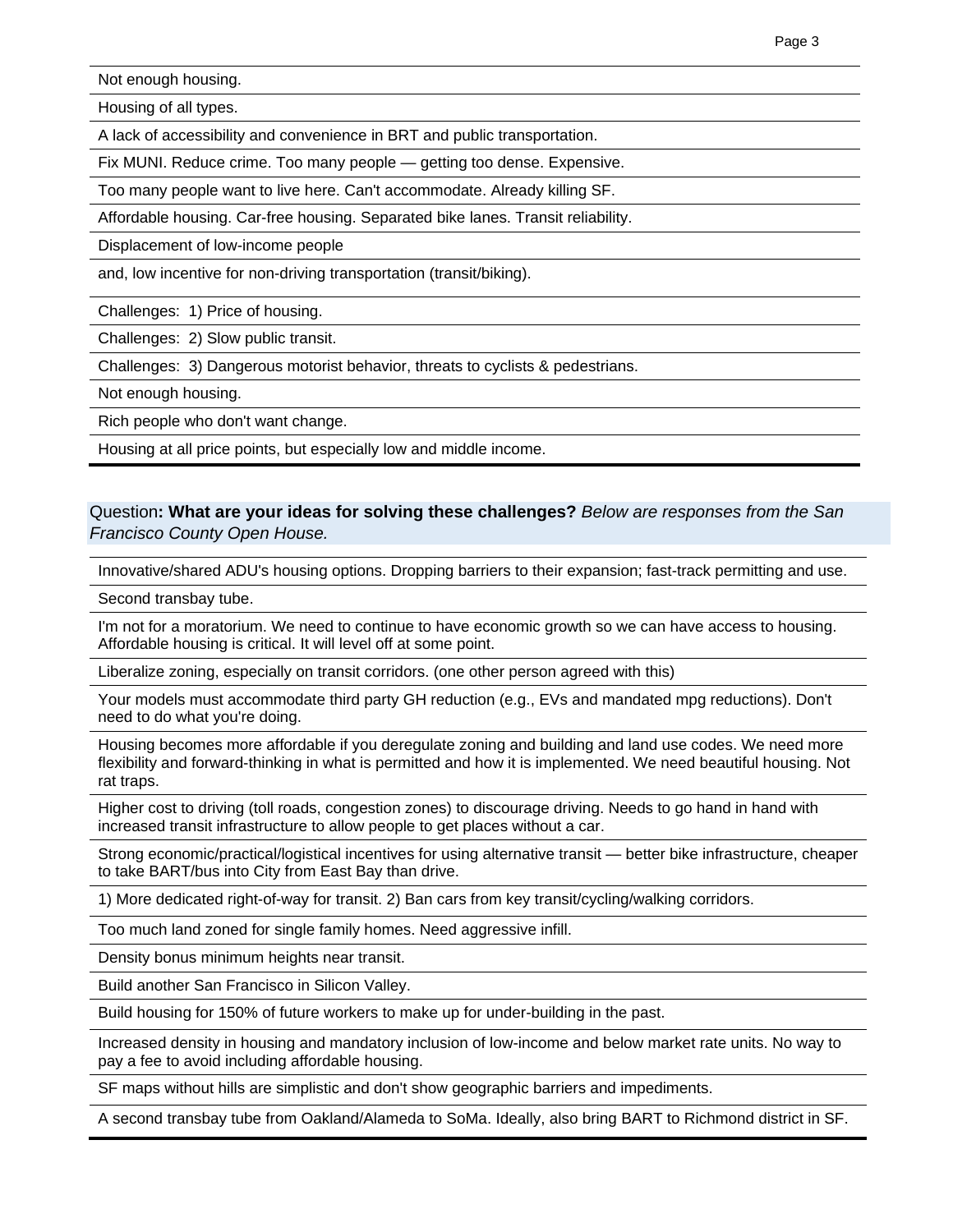# **Transportation Station Feedback**

How should we support the mobility needs of Bay Area residents now and over the next quartercentury? The Transportation Station included displays about currently planned local and regional transportation projects (highways, public transit, bicycle/pedestrian, local road improvements, etc.). On an accompanying board, participants were asked to post ideas for new projects, then to share their biggest transportation challenges and offer solutions for improving their trips.

Question**: What projects are missing? What would make it easier for you to get where you need to go?** *Below are responses from the San Francisco County Open House.*

Consolidation of all Bay Area transit operators. Very important to simplify user experience and improve connectivity.

Replace Caltrain with BART on the Peninsula.

Park and ride facility at south border of SF to intercept/provide efficient public transit to people who would [otherwise] drive into city.

Expedite new subway lines (BART/Muni/VTA). 20-30 years is not acceptable.

Much more park/ride at all major transit stations.

Third transbay tube.

SF needs to have uncongested vehicle corridors to allow for through traffic from/to our neighbor counties.

Better infrastructure. BART and Muni are toooooo unreliable.

Ferries that carry scooters, motorcycles, smart cars, e-bikes and e-trikes...and run to more places more often. You know, like 100 years ago....

Tax incentives for low emissions individuals (i.e., public transit users or cyclists).

Buses overcrowded — hard to stand with a guide dog. Need more audible signals letting you know where you are at. (Sight-impaired participant.)

More reliability of transit from central to southeast.

All Muni lines stop too often.

Improve transit reliability

BART down Van Ness in a new tunnel to Oakland.

Shuttle service that goes to major employment hubs for the public. Regional bus service (e.g., San Diego's express buses/shuttles that run on HOT lanes at affordable monthly rates).

Amtrak over the Bay Bridge — or under.

Remove highways.

Second transbay BART tube.

Need a plan to keep cars moving in SF, not further engineered congestion.

Take down the stub of 280.

Extend 3rd Street subway to Fisherman's Wharf and North Beach.

Better transit to the Richmond — Metro MUNI is better than BRT.

Need second transbay BART tube.

More reliable BART service — get system to a state of good repair. Too many delays!

BART down Geary to the outer Richmond.

A second transbay tube for BART from Oakland/Alameda to SoMa.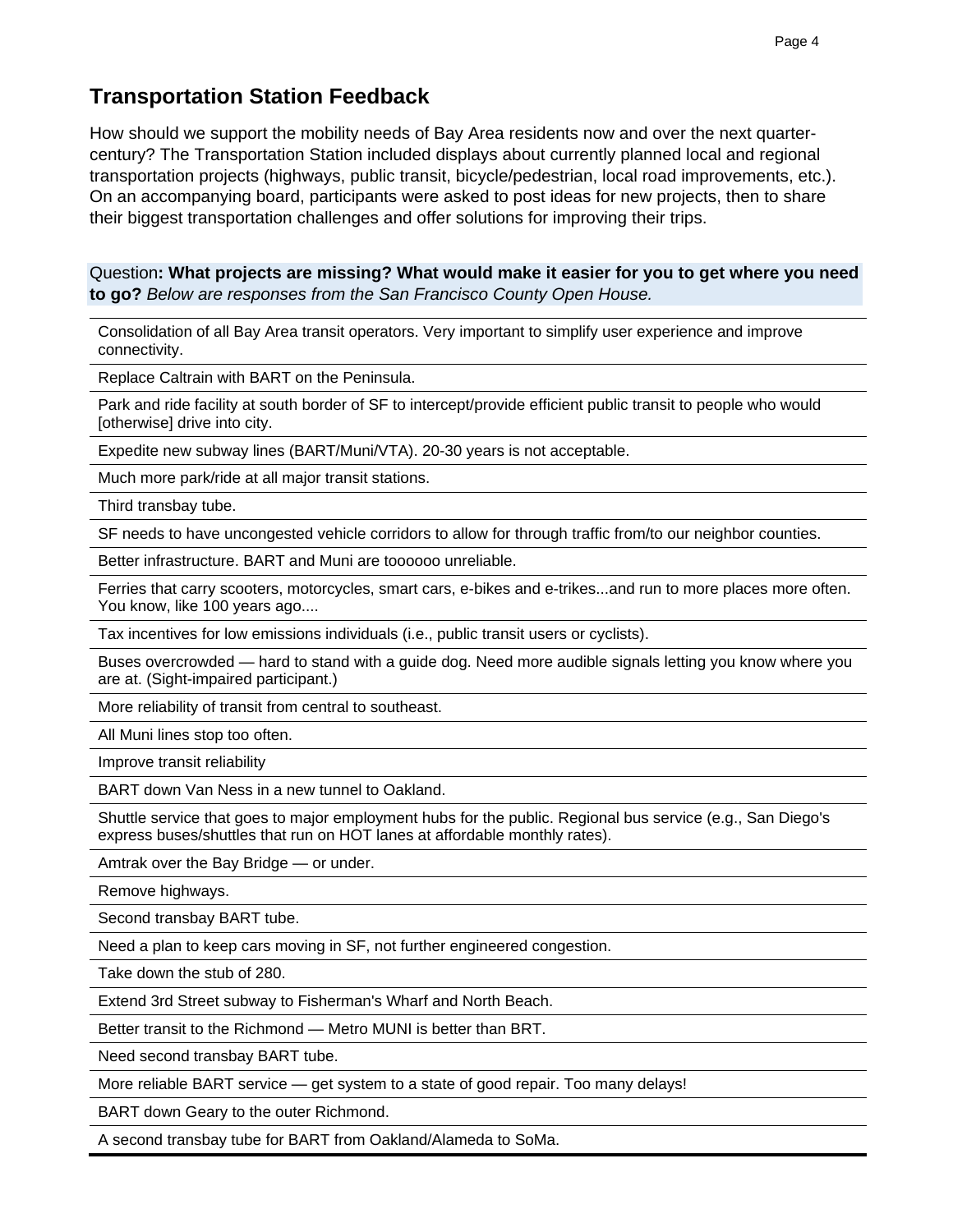Question**: What are the biggest transportation challenges in your town? In the Bay Area? What would make it better?** *Below are responses from the San Francisco County Open House.*

The incredibly slow approval/design/review process for the Geary BRT.

No functional transit in South Bay (makes commute hard). Caltrain schedule infrequent. No E/W subway in northern SF.

Too many cars. Make it harder to get places by car than by bicycle (for example, install bollards, restrict auto turns, more one-way streets, restrict driving hours, etc.)

Why is the transport network worse in the Bay Area NOW than it was 100 years ago? We need to restore an effective regional transport network. Cars are a FAI in the urban environment. Stop investing in highways NOW. Build out the regional light rail network and ferries and bikes.

Better bike/ped/vehicle separation on the same roads. Look to Netherlands' model.

People who have to commute in because there's not enough housing.

Slow implementation process. Aging facilities. Better transit modes.

SF hills should [not legible] and be shown on all maps. And areas of Bay fill susceptible to seismic activity and sea level rise.

Too many transit agencies.

1) Double-parked cars blocking lanes, especially on cycling and transit corridors.

2) Lack of dedicated right-of-way for transit.

Very sparse transit from SF to my home in Oakland after 11 pm/midnight.

Dedicated lanes for MUNI light rail, especially the K/T on Ocean Avenue.

Paint crosswalks on all corners where pedestrians cross. They are now dangerous.

We need to really figure out how much \$ we need to put towards transit operations, state of good repair and particularly local bus service to move people on transit more than via cars/highways.

People are living further away from jobs — housing crisis is exacerbating commute times. We need better congestion management and solutions to encourage commuting and transit use, but also more community solutions, especially on commuter rail.

Drivers need sensitivity training to the needs of people with disabilities. More audible signals.

Takes too long to get downtown from the Richmond district.

SF is best for public transit, and it's utter shit.

Transit is too slow, especially on weekends.

### **Looking Ahead Station Feedback**

To plan for how best to invest in transportation and housing in the future, local agencies, regional agencies, private businesses and community organizations need information on what to expect: Who will live in the Bay area and where? Where will they work? What kinds of jobs and incomes will be available?

At the Looking Ahead Station, participants received information on how ABAG develops population and economy forecasts, as well as how past projections compared to actual numbers. Participants were asked to share their feedback on two key questions: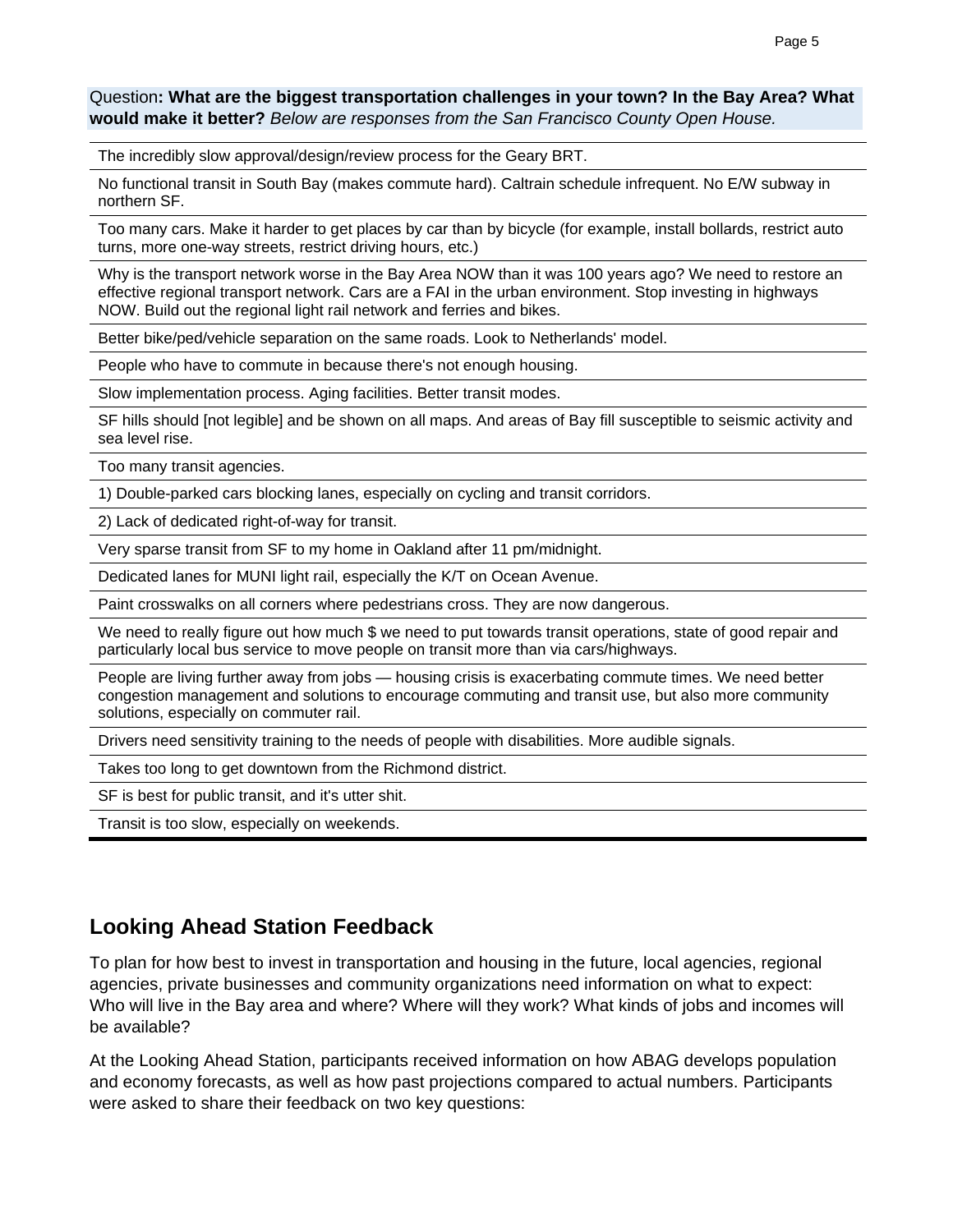### Question**: What possibilities most excite you (about the future of your community)?**  *Below are responses from the San Francisco County Open House.*

Policies that tax condo owners that do not live in their condos; empty towers are/could exacerbate the housing shortage.

Need new "greenfield" Bay Area city to accommodate growth.

2040 in cities like SF, San Jose, Oakland: PDA, transit, self-driving car share for last mile. Integrated with info tech and mobile apps.

Let tech "disrupt" suburban zoning and build housing in Silicon Valley now — get approvals later!

More bike infrastructure. Car-free housing.

More density. Mixed-use housing.

Policies that require new office development to provide funding for housing.

Devolve C.O.G. and require each city to build housing to match office and job development regardless of zoning. Housing/jobs balance is way off.

Improved transit, making it easier to get around without a car.

Technology and economic boom if we can figure out how to create solutions for all Bay Area residents, especially most vulnerable populations.

I'm most excited about creating green collar jobs for those in economic need.

Lots of high density, transit-oriented development.

Influx of capital flooding the Bay Area…if managed/regulated to benefit all.

Building up of transportation systems so that it can handle more passengers (ex: underground tunnel to Chinatown).

How to retrofit suburbs and encourage infill where housing is most needed.

I'm a civil servant and I'm likely to be priced out of SF soon!

### Question**: What concerns you about the future of your community?** *Below are responses from the San Francisco County Open House.*

The housing shortage. (one additional person agreed with this)

Lack of housing and the opposition to it in a lot of areas despite the high need.

Too many cars, too much traffic, too much traffic noise, too much pollution from cars.

Shortage of housing — inadequate housing — accessibility for persons with disabilities.

Rising housing costs and displacement that encourages people to move away from reliable transit where it is more affordable. This housing crisis might be contributing to more driving.

Forecast should take into account existing housing deficit.

I'm concerned that "sustainable" development will displace low-income and communities of color.

Housing costs outpacing rise in average mid-level salaries.

Beautiful, character-rich, apartment or small home (L1000 ft.²) housing that can be purchased or lease with option to buy.

Overcrowded SF becoming unlivable/congested place. Stop! Let growth be organic not forced.

We are adding 4X more jobs than housing.

More urgent action. How can we make the Bay Area more affordable with more housing now!

More mixed income housing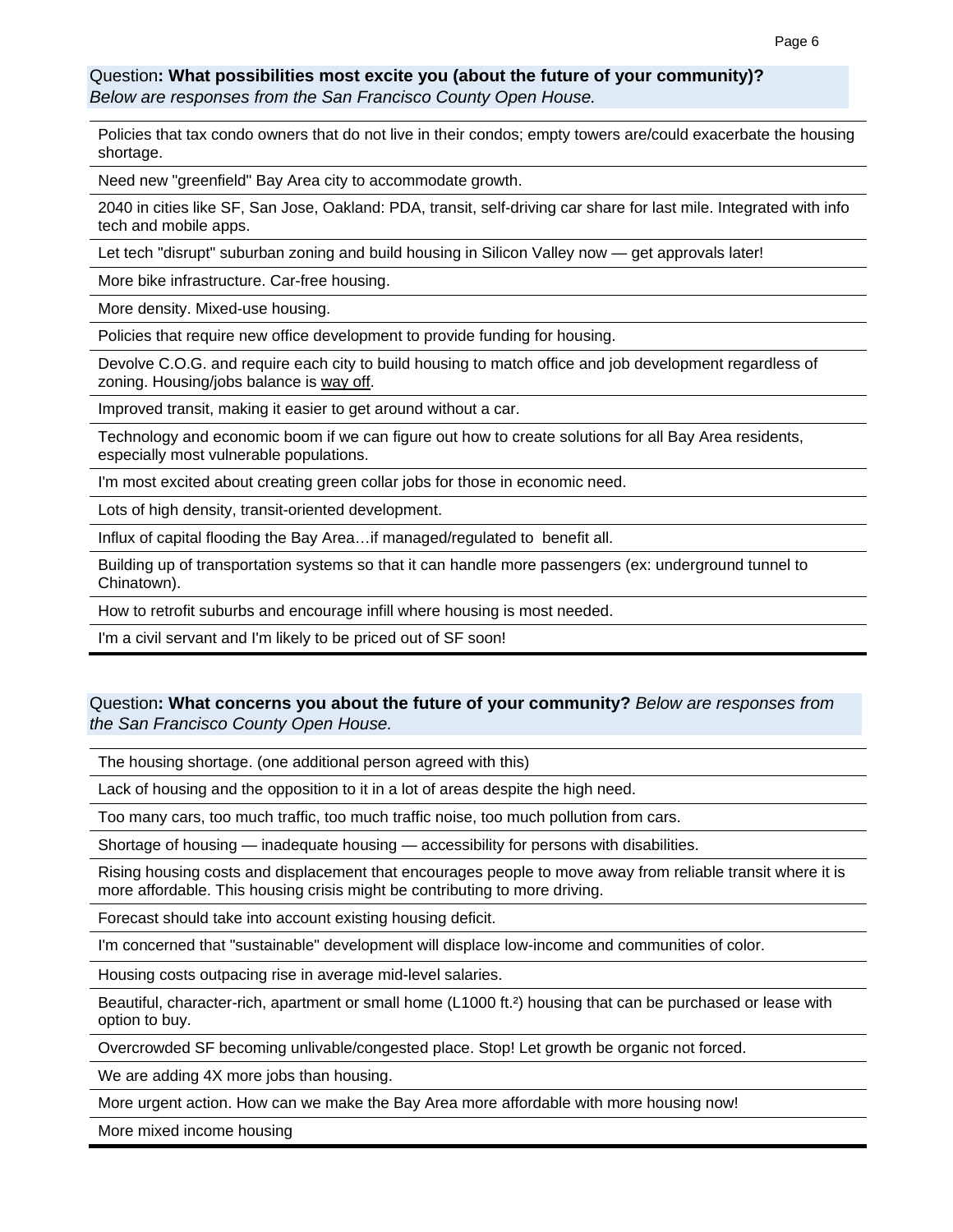### **Feedback Via Written Comment Forms**

Some participants submitted additional comments via a comment form available at the open houses. *Below are comments received at the San Francisco County Open House.* 

Regarding population increase: Bay Area should develop a new "greenfield" city to accommodate. SF is being ruined by the forced growth. Growth must be organic.

Regarding overall PBA/ABAG/etc.: Needs to have board(s) directly elected by the citizens of each city/county. All meetings should be preceded by local public comment to "our" elected representative.

Regarding SFMTA projects and spending = misguided. Cars are transit too — for commerce, families, elderly, inform. No plans are made to efficiently accommodate traffic. Streets mix cars, trucks, buses, bicycles on ever narrowing streets — separate! SFMTA is creating inherently dangerous streets.

Regarding cars: 1) Parking should be provided at all transit stations (lots). 2) Need big parking/transit/shopping center in south end of SF to get commuters from 101/280 to park and take efficient transit into heart of City. Google buses would stop here too.

PBA high density TOD is not the way to reduce GHG. The social cost is too high. Need to focus on efficiency in café standards and incentivize transfer to electric vehicles.

There is a very real climate crisis. Bay Area needs to respond to this real issue with a comprehensive and integrated public transportation network that is heavily focused on rail, ferry and bikes for transport. We need to restore a network that is as effective as the system that existed in the Bay Area in the 1920s. Cars are a failed experiment. Restore the health of our communities now! P.S.: Move the Coast Guard to the abandoned military base on Alameda. We want a bicycle bridge from Jack London to Alameda!

Facilitating beautiful, ecological, character-rich small homes (apartments and houses) that are lease with option to buy. We are talking about L1000 ft.²! Rezone, more code flexibility, deregulate. Let people make their cities beautiful!

Next time have distinguishable choices/tradeoffs - both land use and transportation, regionwide and subregion/county level. Include planning assumptions yielding specific scenarios/project lists for public to comment on. Thanks.

Housing growth of million \$ units VERY different from hsg affordable to low and moderate income people. Growth = displacement at that level. [not legible] needs to be shown. Airbnb -- huge factor.

There is a housing crisis in the autism community and Plan Bay Area does not include this population.

PBA forecast tells us what we know. People want to live here. The demand for SF is unlimited. PBA says "take it," drink from this firehose. It's already ruining SF. Plan a new Bay Area greenfield city to accommodate.

Please schedule public hearings on this next revision of the Plan either in the 9 counties or at least on a subregional (north, west, Peninsula/South Bay) basis.

It's great to plan high density housing, transit-oriented development, and more extensive public transportation. But are we also planning for a greater need for water and how we'll manage water resources? We need to think about the big picture, and lack of water will become a huge problem as the population increases in the Bay Area.

I would like to see a second transbay tube built from Oakland/Alameda to SoMa in SF. Lots of skyscrapers and jobs are in SoMa and the current transit infrastructure in that area cannot handle it. BART to the Richmond district is also a big need.

Little to no attention paid towards controlling skyrocketing housing costs. Projections of population/housing supply growth are wildly short of the CA Legislative Analysts Office's estimates of 1.5 million new homes needed to return to 1980s levels of affordability. In the absence of meaningful supply growth housing prices will continue to rise 10-20% every year until nobody making less than 200k/year can live here. Desperately need zoning reform and denser/more housing.

It might be worth trying to capture travel data from car-sharing services like Lyft and Uber.